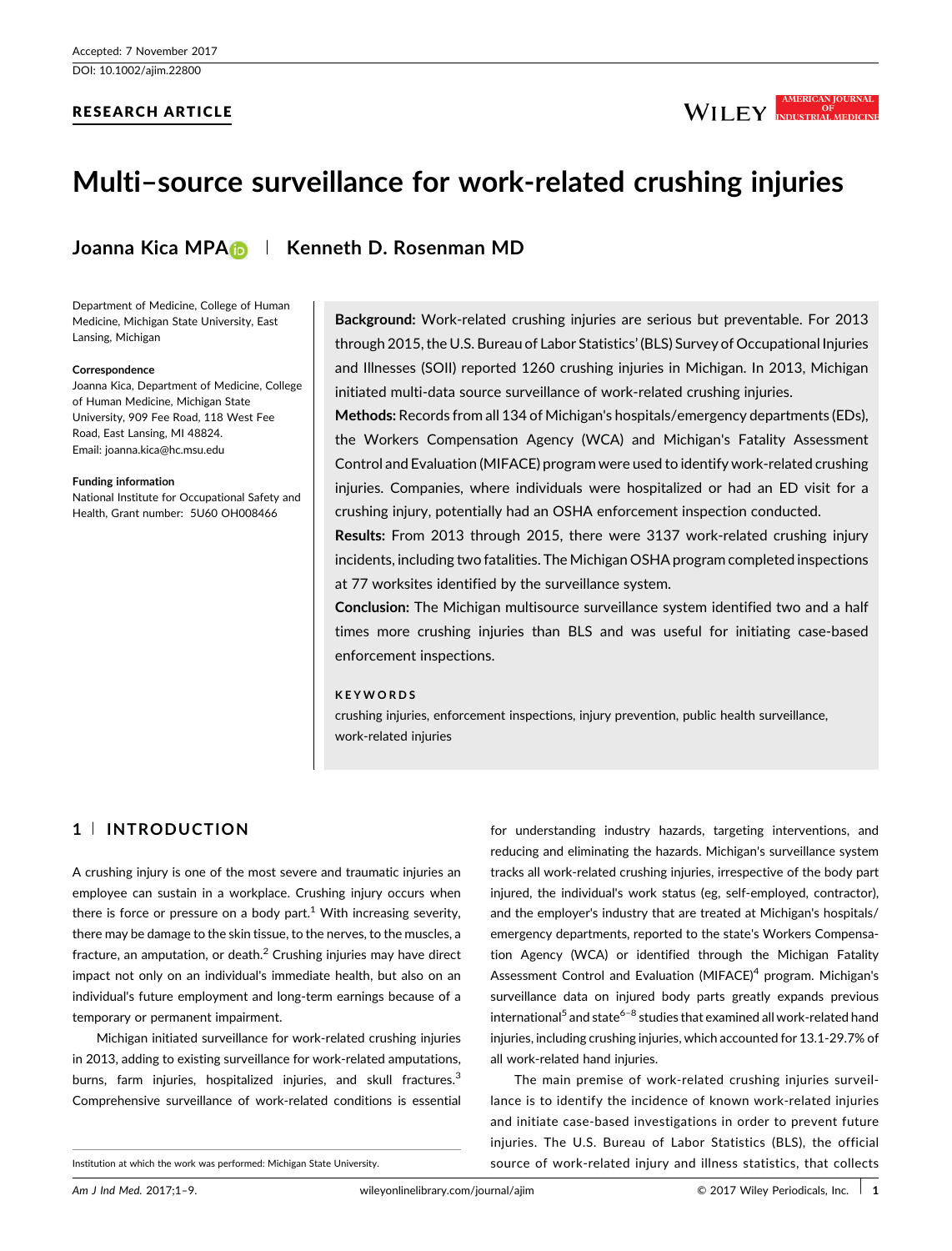# **2** | **AMERICAN JOURNAL LVAI I EV** KICA AND ROSENMAN

data through the employer based Survey of Occupational Injuries and Illnesses (SOII), reported 1260 work-related crushing injuries resulting with days away from work for Michigan in 2013 through 2015.<sup>9</sup> [The SOII does not collect the diagnoses of injuries that do](#page-8-0) not cause lost work time, a job transfer or work restrictions. SOII only collects diagnoses for injuries with one or more days away from work.

While reducing the incidence of work-related fatalities and amputations is a national<sup>10,11</sup> [and in many states,](#page-8-0)<sup>12,13</sup> [including](#page-8-0) Michigan, $14$  [priority, there have been no similar emphasis on](#page-8-0) work-related crushing injuries. As of January 1, 2015, the federal Occupational Safety and Health Administration (OSHA) revised the record keeping and reporting rule to include severe injuries that employers must report to OSHA.<sup>10</sup> [Employers are required to](#page-8-0) report all work-related inpatient hospitalizations, which would include hospitalized crushing injuries. Michigan OSHA implemented the Federal injury-reporting requirement on September 1, 20[15](#page-8-0).<sup>15</sup>

This article describes Michigan's multi-source crushing injuries surveillance system, summarizes the characteristics of the workrelated crushing injuries and describes how the data are used in targeting Michigan OSHA inspections.

## 2 <sup>|</sup> METHODS

#### 2.1 <sup>|</sup> Case definition

A crushing injury case was defined as an individual: (a) who had a workrelated crushing injury (see specific ICD 9 and 10 codes below) and was treated at one of Michigan's 134 hospitals or Emergency Departments, or as an outpatient at a hospital based clinic; (b) in the Michigan Workers' Compensation Agency (WCA) computerized database as having received wage replacement for a "Crush/Contusion" injury (Nature of Injury codes)<sup>16</sup>; or (c) who died from a work-related crushing injury that occurred in Michigan.

Treatment for the work-related crushing injuries occurred during the 3 years from January 1, 2013 to December 31, 2015.

#### 2.2 <sup>|</sup> Data sources

#### 2.2.1 <sup>|</sup> Hospital/emergency department

All 134 of Michigan's acute care hospitals, including Veterans' Administration hospitals, are required by state regulation to identify and report work-related crushing injuries. $17$  [Hospitals submitted](#page-8-0) discharge summaries and emergency department (ED) evaluations of individuals 16 years or older where one of the following diagnostic codes was either the primary or any of the secondary diagnostic codes (the International Classification of Diseases, 9th Revision  $[ICD-9]$ <sup>18</sup> [for](#page-8-0) crushing injuries January 1, 2013 to September 30, 2015:

- 925 (crushing injury of face, scalp, and neck),
- 926 (crushing injury of trunk),
- 927 (crushing injury of upper limb),
- 928 (crushing injury of lower limb),
- 929 (crushing injury of multiple an unspecified sites)

or ICD-10 diagnostic codes<sup>19</sup> [for crushing injuries October 1, 2015 to](#page-8-0) December 31, 2015:

- S07 (crushing injury of head),
- S17 (crushing injury of neck),
- S28 (crushing injury of thorax, and traumatic amputation of part of thorax),
- S38 (crushing injury and traumatic amputation of abdomen, lower back, pelvis, and external genitals),
- S47 (crushing injury of shoulder and upper arm),
- S57 (crushing injury of elbow and forearm),
- S67 (crushing injury of wrist, hand, and fingers),
- S77 (crushing injury of hip and thigh),
- S87 (crushing injury of lower leg).
- S97 (crushing injury of ankle and foot).

The discharge summaries of the medical records and emergency department histories and physicals were reviewed to differentiate work- and non-work-related crushing injuries. Further discussion of the records received from the hospitals/EDs can be found in previous publications using these records.[20](#page-8-0)–<sup>22</sup>

#### 2.2.2 <sup>|</sup> Workers' compensation agency

The Michigan WCA provided access to a database of all paid claims for wage replacement due to lost work time in 2013 through 2015. Individuals were eligible for wage replacement when they have had at least 7 consecutive days away from work (including 2 weekend days). Cases identified using Michigan's Workers' Compensation system were defined as an individual who was in the lost work time wage replacement database with an accepted claim for a "Crush/Contusion" to any part of the body, nature of injury code 160. Crushing injuries cannot be distinguished from the much more common contusion injuries in the WCA database as the nature of injury code in the database for both types of injuries was 160.

## 2.2.3 <sup>|</sup> Michigan fatality assessment control and evaluation program

The Michigan Fatality Assessment Control and Evaluation (MIFACE)<sup>[4](#page-8-0)</sup> program identified acute traumatic fatalities in Michigan by reviewing death certificates, police reports, medical examiner reports, and newspaper clippings. All deaths where a crushing injury was the underlying cause of death on the death certificate were included. Additional fatalities where the underlying cause of death was not a crushing injury were identified when crushing injury cases identified from the hospitals' medical records were later identified to have died from their injuries.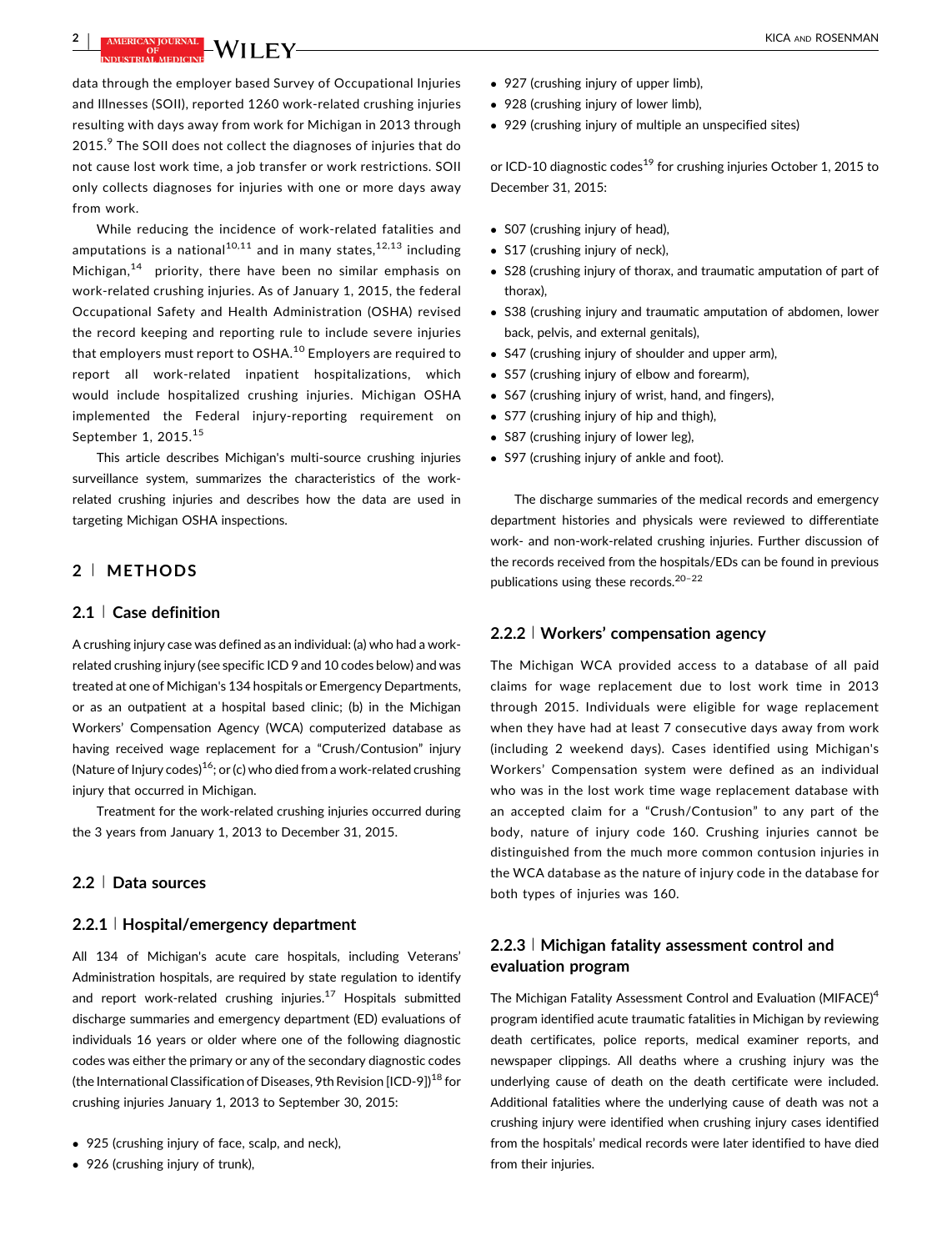#### 2.3 <sup>|</sup> Analysis

The following information from the hospital/ED reports and MIFACE reports was abstracted: reporting source(s), type of medical care (hospital overnight, ED, outpatient), hospital name, date of admission and discharge, patient demographics, city and county of residence, source of payment, information on whether the worker was self-employed, employer's name and address, type of work, injury date, ICD code, cause of injury, side injured, digit injured, information on whether a press injury. Additional information was abstracted from death certificates, police reports, and medical examiner reports for the MIFACE records: patient demographics, city and county of residence, employer's name and address, fatality date, part of body injured, and cause of injury. Industries were coded using the North American Industry Classification System (NAICS) Code.<sup>23</sup>

Hospital/ED and MIFACE data were entered into a Microsoft Access database. Records were manually linked to records in the Workers' Compensation database. Matches were identified using each individual's first and last name, date of birth, date of injury, and employer information. Information form Workers' Compensation on matched cases was added to the database. Duplicates identified by more than one reporting source were eliminated. This protocol was approved by the Institutional Review Board of the participating institution.

Work-related crushing injury rates by age, gender, and industry were calculated as the total number of crushing injuries in a calendar year divided by the estimated number of workers during that calendar year and expressed as the number of crushing injuries per 100 000 workers per year. The U.S. Census/Department of Labor's Current Population Survey was used to calculate denominators.<sup>24</sup> [The Current Population Survey is a](#page-8-0) monthly survey of the population representing the civilian non-institutionalized population of the United States. It provides information about workers' demographics, employment, occupation, industry, and other labor characteristics. Data analysis was performed using queries conducted in Microsoft Access. Data for 2013-2015 were combined. Individuals, who sustained two unique crushing injuries in the same calendar year and/or in two different calendar years, were counted only once.

### 2.4 <sup>|</sup> Michigan OSHA interventions

During review of the medical records for work-relatedness, and the name of the employer, the following criteria developed with the Michigan Occupational and Safety Health Administration (MIOSHA) were used for making a determination whether a MIOSHA inspection would be performed: (a) the individual had to be hospitalized, treated in an emergency department, or hospital outpatient clinic in 2013, 2014, or 2015; and (b) the crushing injury occurred in the last 6 months; and (c) the circumstances of injury appeared ongoing and MIOSHA had an enforceable standard related to the circumstances of the injury.

# 2.5 <sup>|</sup> Comparison of Michigan surveillance data with estimates data from BLS

Bureau of Labor Statistics estimates of the number of nonfatal crushing injuries involving days away from work in 2013, 2014, and

2015 in Michigan were generated using the BLS' Occupational Injuries and Illnesses and Fatal Injuries Profiles online tool.<sup>9</sup> [The BLS estimates](#page-8-0) were based on employer reporting through the Survey of Occupational Injuries and Illnesses (SOII). The BLS estimate included private industry and state and local government workers but not the self-employed or farms with fewer than 11 employees. Codes 1971XX (Crushing Injury —except internal organs or head), 194XXX (Crushing Injury—involving internal organs), and 160XXX (Crushing Injury—to the head) were used to generate the estimates and incidence rates. The BLS estimate was compared to the number of crushing injuries identified in the Michigan surveillance system.

## 3 <sup>|</sup> RESULTS

There were 3137 work-related crushing injury incidents in Michigan in 2013 through 2015, including two fatalities, in 3131 individuals. Four individuals each sustained two unique crushing injuries in the same calendar year and two individuals had two unique crushing injuries in two different calendar years. Five of the six workers with repeat crushing injuries had the repeat crushing injury at the same company where their first injury occurred (employer information was missing on the 6th individual for both of their crushing injuries).

Approximately, 6162 hospital/ED medical records on crushing injuries were reviewed to identify 3135 work-related cases. The MIFACE program identified two cases. One crushing injury case was only identified by the MIFACE program (Figure 1). Because of confidentiality restrictions, no attempt was made to match the Michigan data set with the BLS data set.

A total of 213 hospital/ED reports were matched with the WCA Crush/Contusion records. Another 512 crushing injuries, 511 identified from hospital/ED records, and one fatality, matched with the employee's first and last name, date of birth, date of injury, employee's





<sup>1</sup>Number of Individuals: 3129.  $2$ The same code 160 is used for both crushing injuries and contusions so the two cannot be differentiated in the workers' compensation data base. There were 1,260 crushing injuries with days away from work in the BLS SOII data. Because of confidentiality restrictions, we do not know how much overlap there was with the hospital/ED or WCA data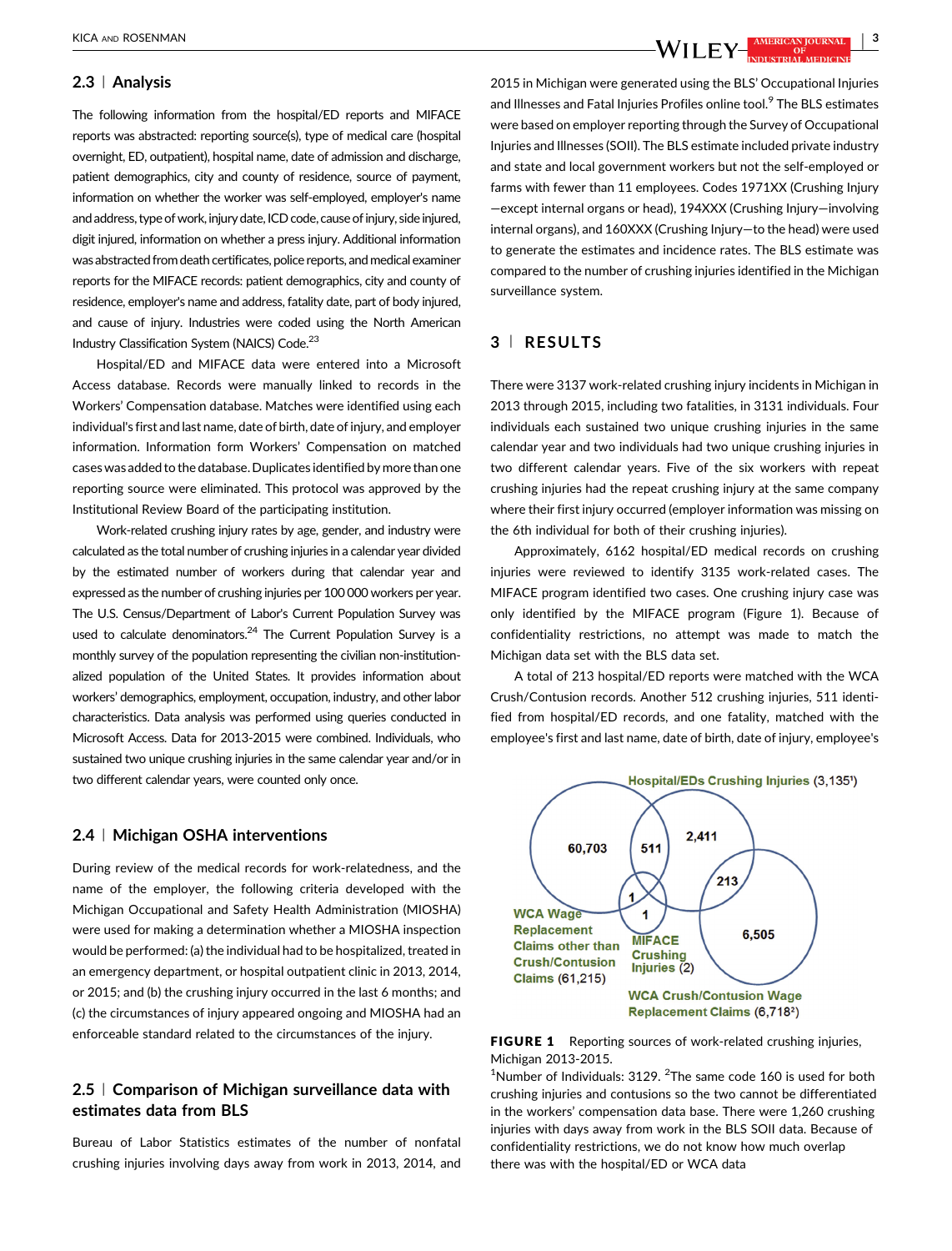<span id="page-3-0"></span>**4** | AMERICAN DURNAL **NATIFICAL CONTRACT CONTRACT AND ROSENMAN** 

zip code, and employer name and address in the overall WCA data base although they had an injury description in the WCA as something other than "Crush/Contusion" injury. The descriptions in WCA for these 512 were: 178 "Fracture," 118 "Cut/Laceration," 69 "Multiple Injuries," 48 "Unclassified," 42 "Amputation," 39 "Strains/Sprains," 5 "Dislocation," 5 "Infl-Joints," 4 "Burn," 3 "Other Injury/Nec," and 1 "No Injury." There were another 6505 crush/contusion injuries identified in the WCA's database, which were not identified by the hospital/ED records for crushing injuries.

### 3.1 <sup>|</sup> Demographics

The age of workers with crushing injury ranged from 16 to 83 years, and the average age was 37 years (Table 1). A total of 2513 (80.2%) of all crushing injuries were among men (Table 1). The highest rates were among 16-19 and 20-24 years old for both men and women, with rates among men being 3.2-4.0 times greater (Figure 2).

Among the 1595 (50.9%) individuals where race was available, 1359 (85.2%) were Caucasian, 171 (10.7%) were African-American, 12 (0.8%) were Asian, and 53 (3.3%) were "Other." Information on ethnicity was provided for 1064 (34.0%) individuals. A total of 70 individuals (6.6%) were of Hispanic origin and 994 individuals (93.4%) were not of Hispanic origin (Table 1).

## 3.2 <sup>|</sup> Part and side of body injured

Part of body injured was specified for all injuries. Crushing injuries of upper limbs occurred the most often (72.9%), followed by crushing injuries of lower limbs (21.1%) (Table 1).

Among the workers for whom the side of the body injured was available (1929, 61.5%), 971 (50.3%) had their left side injured, followed by 904 (46.9%) who had their right side injured, and 54 (2.8%) who had both sides of their body injured.

#### 3.3 <sup>|</sup> Type of medical encounter

A total of 265 (8.6%) individuals were hospitalized overnight, 2411 (77.9%) individuals were only seen in the ED, and 418 (13.5%) individuals were seen in a hospital outpatient clinic (Table 1). For all crushing injuries that required hospitalization, male workers (89.4%) were more likely than female workers (10.6%) to be hospitalized. Among hospitalized individuals, 113 (42.6%) workers sustained crushing injuries to lower limb(s), followed by 97 (40.9%) of workers with upper limb(s) crushing injuries. Hospitalized individuals working in the manufacturing sector accounted for more than a third (36.8%) of individuals who were hospitalized.

#### 3.4 <sup>|</sup> Source of payment

Workers' Compensation was the expected payer in 2008 (64.1%) of the 3135 crushing injuries identified by hospitals/EDs and among 76.0% of the 2641 cases where the payment source was provided in the medical records (Table 1).Commercial insurance was the expected source of payment in 357

|                    | <b>TABLE 1</b> Summary characteristics of work-related crushing injuries, |  |  |  |  |  |
|--------------------|---------------------------------------------------------------------------|--|--|--|--|--|
| Michigan 2013-2015 |                                                                           |  |  |  |  |  |

|                          | Number              | (Percent) |
|--------------------------|---------------------|-----------|
| Gender                   |                     |           |
| Male                     | 2513                | (80.2)    |
| Female                   | 617                 | (19.7)    |
| Total                    | 3130 <sup>a</sup>   | (100.0)   |
| Age group, yr            |                     |           |
| $16 - 19$                | 174                 | (5.6)     |
| $20 - 24$                | 496                 | (15.9)    |
| 25-34                    | 820                 | (26.3)    |
| 35-44                    | 648                 | (20.8)    |
| 45-54                    | 568                 | (18.3)    |
| 55-64                    | 343                 | (11.0)    |
| $65+$                    | 63                  | (2.0)     |
| Total                    | 3112 <sup>b</sup>   | (100.0)   |
| Race                     |                     |           |
| Caucasian                | 1359                | (85.2)    |
| African-American         | 171                 | (10.7)    |
| Asian                    | 12                  | (0.8)     |
| Other                    | 53                  | (3.3)     |
| Total                    | 1595c               | (100.0)   |
| Hispanic ethnicity       |                     |           |
| Yes                      | 70                  | (6.6)     |
| No                       | 994                 | (93.4)    |
| Total                    | 1064 <sup>d</sup>   | (100.0)   |
| Medical encounter        |                     |           |
| Overnight                | 265                 | (8.6)     |
| Emergency only           | 2411                | (77.9)    |
| Outpatient               | 418                 | (13.5)    |
| Total                    | 3094 <sup>e</sup>   | (100.0)   |
| Part of body injured     |                     |           |
| Upper limb               | 2287                | (72.9)    |
| Lower limb               | 663                 | (21.1)    |
| Trunk                    | 72                  | (2.3)     |
| Face, scalp, neck        | 9                   | (0.3)     |
| Multiple and unspecified | 106                 | (3.4)     |
| Total                    | 3137                | (100.0)   |
| Source of payment        |                     |           |
| Workers' compensation    | 2008                | (76.0)    |
| Commercial insurance     | 357                 | (13.5)    |
| Self pay                 | 188                 | (7.1)     |
| Other                    | 88                  | (3.3)     |
| Total                    | $2641$ <sup>f</sup> | (100.0)   |

aInformation for gender classification was missing for one individual. <sup>b</sup>Information for age group, yr classification was missing for 19 individuals. <sup>c</sup>Information for race classification was missing for 1536 individuals.

dInformation for hispanic ethnicity classification was missing for 2067 individuals.

eInformation for medical encounter classification was missing for 43 cases.

fInformation for source of payment classification was missing for 494 cases.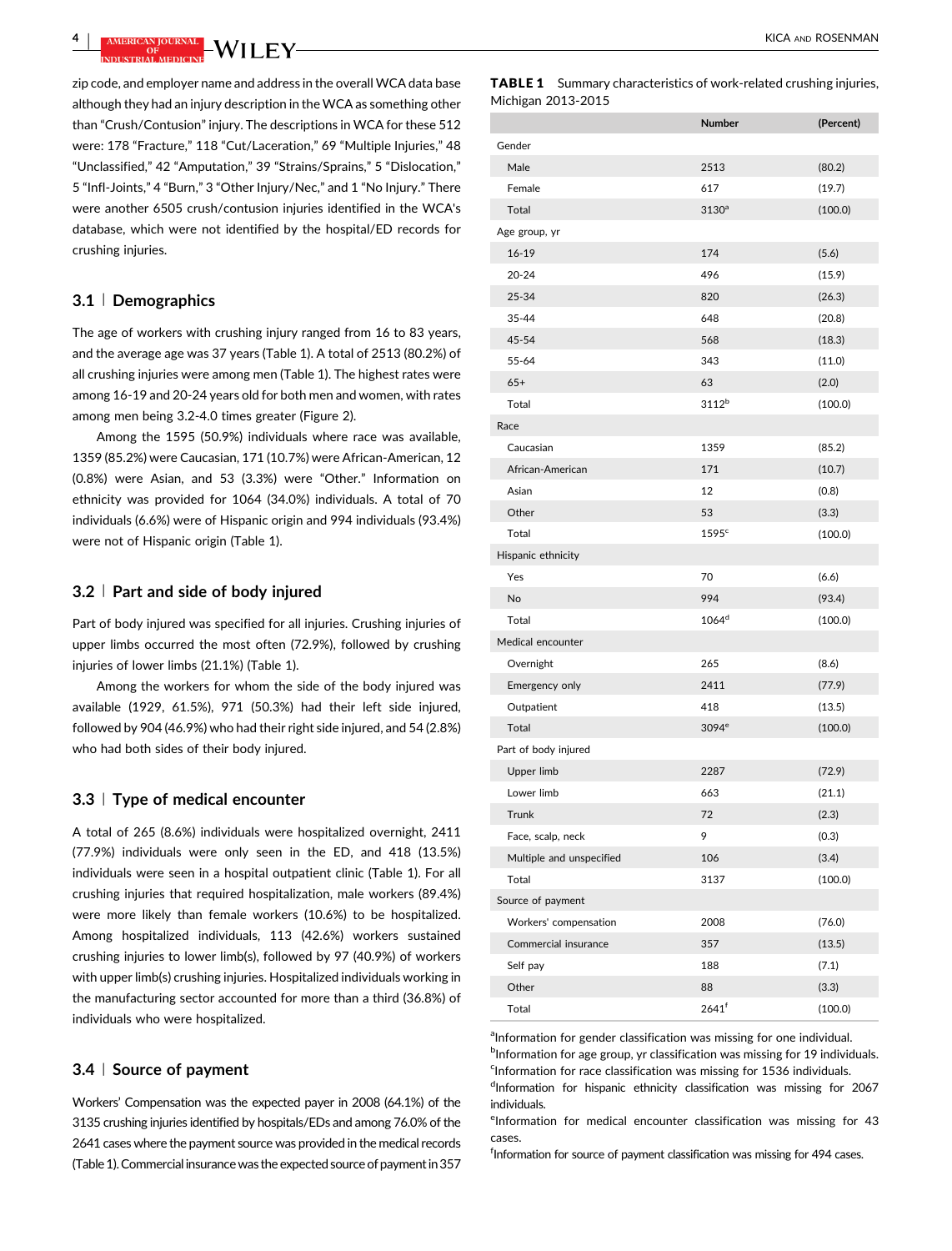

FIGURE 2 Work-related crushing injury rates per 100,000 workers by age group and gender, Michigan 2013-2015. <sup>1</sup>Information on age was missing for 16 males, 2 females, and one unknown gender

(13.5%) cases, followed by self-pay in 188 (7.1%) and "other" in 88 (3.3%). The "Other" category included Medicare and Medicaid insurance programs. For 494 crushing injuries, payment source could not be identified. Of the 633 cases for which Workers' Compensation was not listed as a payment source in medical records, 74 (11.7%) were matched to a case in the Workers' Compensation claims data.

## 3.5 <sup>|</sup> Industry

For 2603 (83%) individuals, there was sufficient information for industry classification (Table 2). A total of 53 workers were self-employed and there was sufficient information to determine the industry for 32 (60.4%) of them. Primary Metal Manufacturing Industry (NAICS: 33) had the highest number of work-related crushing injuries with 694 (26.7%) cases, followed by Construction (NAICS: 23) with 247 (9.5%) cases, and then Wood Product Manufacturing with 206 (7.9%) cases. These three industries combined accounted for almost half (44.1%) of all work-related crushing injuries.

TABLE 2 Work-related crushing injuries by industry, Michigan 2013-2015

|                                                                               | 2013-2015         |         |                                  |
|-------------------------------------------------------------------------------|-------------------|---------|----------------------------------|
| Industry classification (NAICS)                                               | Number            | Percent | Annual average rate <sup>a</sup> |
| Primary metal manufacturing (33)                                              | 694               | 26.7    | 37.8 <sup>c</sup>                |
| Construction (23)                                                             | 247               | 9.5     | 37.9                             |
| Wood product manufacturing (32)                                               | 206               | 7.9     | 52.0 <sup>c</sup>                |
| Administrative and support and waste management and remediation services (56) | 183               | 7.0     | 33.1                             |
| Retail trade (44)                                                             | 180               | 6.9     | 17.9 <sup>d</sup>                |
| Wholesale trade (42)                                                          | 173               | 6.6     | 57.1                             |
| Health care and social assistance (62)                                        | 135               | 5.2     | 6.7                              |
| Agriculture, forestry, fishing, and hunting (11)                              | 111               | 4.3     | 59.7                             |
| Other services (except public administration) (81)                            | 101               | 3.9     | 16.9                             |
| Transportation and warehousing (48)                                           | 90                | 3.5     | 25.5                             |
| Accommodation and food services (72)                                          | 67                | 2.6     | 7.6                              |
| Public administration (92)                                                    | 63                | 2.4     | 16.2                             |
| Sporting goods, hobby, book, and music stores (45)                            | 60                | 2.3     | 13.5 <sup>d</sup>                |
| Food manufacturing (31)                                                       | 59                | 2.3     | 31.1 <sup>c</sup>                |
| Professional, scientific, and technical services (54)                         | 54                | 2.1     | 7.1                              |
| Educational services (61)                                                     | 40                | 1.5     | 3.6                              |
| General warehousing and storage (49)                                          | 31                | 1.2     | 20.3                             |
| Arts, entertainment, and recreation (71)                                      | 27                | 1.0     | 9.8                              |
| Utilities (22)                                                                | 21                | 0.8     | 18.3                             |
| Finance and insurance (52)                                                    | 20                | 0.8     | 3.7                              |
| Real estate and rental and leasing (53)                                       | 18                | 0.7     | 9.4                              |
| Mining, quarrying, and oil and gas extraction (21)                            | 13                | 0.5     | 154.9                            |
| Information (51)                                                              | 9                 | 0.3     | 5.0                              |
| Management of companies and enterprises (55)                                  | $\mathbf{1}$      | 0.0     | 6.5                              |
| Total                                                                         | 2603 <sup>b</sup> | 100.0   | 23.7                             |

<sup>a</sup>Rates are the number of workers sustaining a crushing injury per 100 000 workers (number of workers by industry used to calculate rates: Bureau of Labor Statistics' Current Population Survey).

**bInformation for industry classification was missing for 528 individuals.** 

c The denominator for this rate does not include 45 022 individuals from "not specified manufacturing industries (part of 31, 32, and 33)" because the rate of crushing injuries was calculated separately for NAICS 31, 32, and 33. This is 1.8% of workforce with NAICS 31, 32, and 33.

 $^{\rm d}$ The denominator for this rate does not include 33 628 individuals from "not specified retail trade (part of 44 and 45)" because the rate of crushing injuries was calculated separately for NAICS 44 and 45. This is 2.3% of workforce with NAICS 44 and 45.

KICA AND ROSENMAN | 5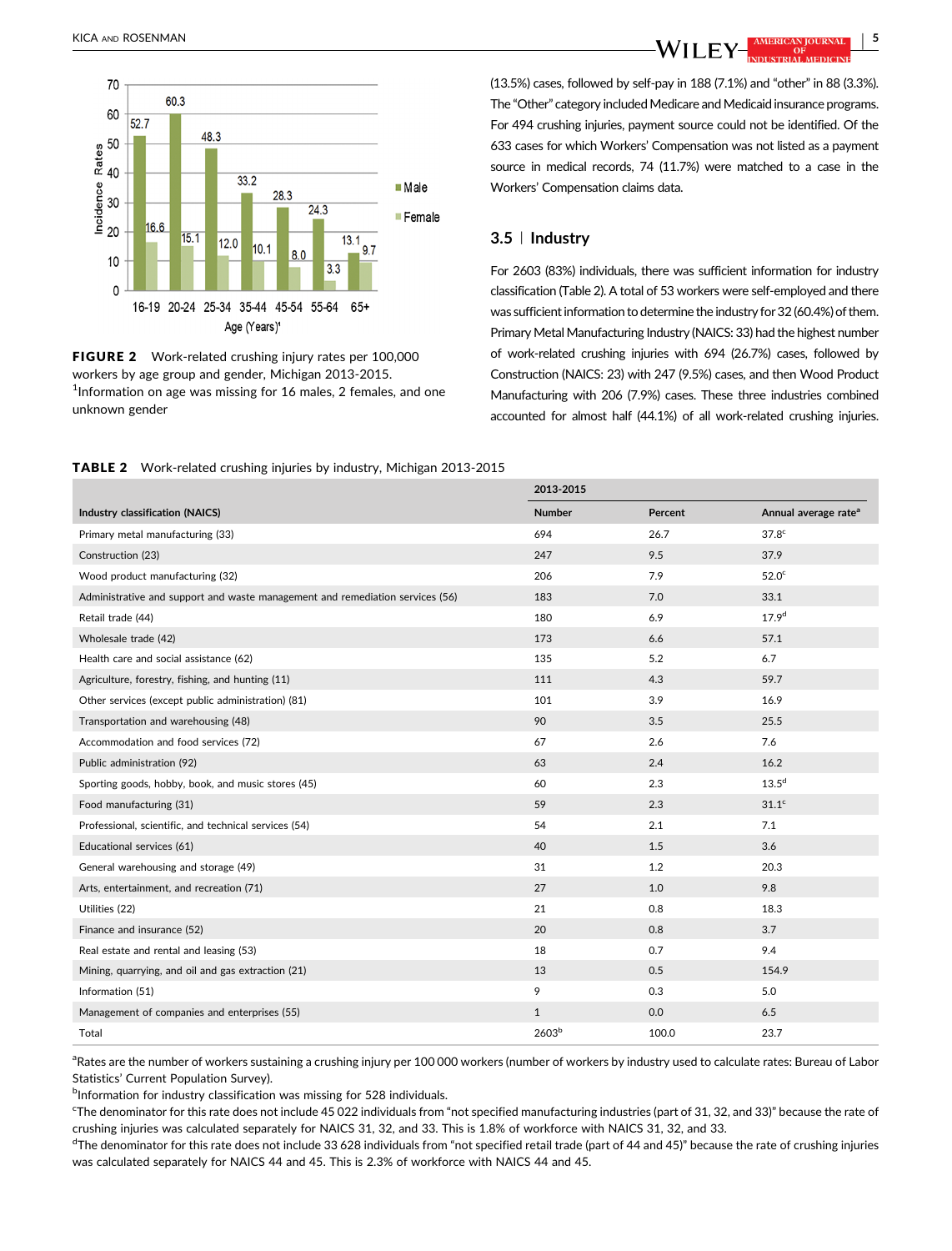<sup>6</sup> <sup>|</sup> KICA AND ROSENMAN

Mining, Quarrying, and Oil and Gas Extraction (NAICS: 21) had the highest rate of crushing injuries with 154.9 per 100 000 workers, followed by the Agriculture, Forestry, Fishing, and Hunting Industry (NAICS: 11) with a rate of 59.7 per 100 000 workers, and then the Wholesale Trade Industry (NAICS: 42) with a rate of 57.1 per 100 000 workers.

The 53 self-employed and a large percentage of the 111 farmers would be out of scope for the BLS employer survey.

#### 3.6 <sup>|</sup> Michigan OSHA interventions

A total of 57 of the 77 (74%) workplaces inspected by MIOSHA where a nonfatal crushing injury had occurred, received 212 citations for violations of MIOSHA safety rules. A total of 45 of the 57 (78.9%) companies cited had not corrected the circumstances causing the crushing injury at the time of the inspection. Total penalties assessed were \$276 425, with the maximum penalty assessed in a single inspection of \$36 300.

Two brief case histories of examples of cases, one identified from hospital and one from ED records inspected that were inspected by MIOSHA follow:

#### $3.6.1 \, \mid$  Case study 1

A 35-year-old male had a crushing injury to his right hand after his hand was caught in a pulley with a belt-weighted system. His hand was pulled and pitched through a narrow space of the machine. He also sustained full thickness burns to his fingertips, and elbow and wrist abrasions. The employee was hospitalized for 5 days due to his injuries. MIOSHA cited the company for two serious violations: "A point of operation guard or device as prescribed in a specific standard, or, in the absence of a specific standard, shall be designed and constructed, when required, to prevent the machine operator exposed to the hazard from having any part of his/her body in the hazardous area during the operating cycle"; and "The employer shall conduct a periodic inspection of the energy control procedure at least annually to ensure that the procedure and the requirements of this standard are being followed." The company had not corrected the hazard at the time of the inspection, which was performed 3 months after the injury.

#### 3.6.2 <sup>|</sup> Case study 2

A 22-year-old male was treated in the Emergency Department for a crushing injury and lacerations to his left hand and wrist after a forklift fork fell directly onto his hand. The forklift, which weighed approximately 800 pounds, fell from a height of 12 feet. MIOSHA cited the company for five serious and one other-than-serious violations: 1) If the truck is equipped with front end attachments, the name plate shall be marked to show all of the following: (a) identification of the attachments; (b) The approximate weight of the truck and attachment; (c) The load capacity of the truck and attachment combination at maximum elevation of the load engaging means with load laterally centered; 2) An operator shall lift or transport only a load that is within the rated capacity of the truck; 3) An employer shall provide training to the employee before the employee's

assignment as an operator of a powered industrial truck. Instruction shall include all of the following: (a) Capacities of the equipment and attachments; (b) Purpose, use, and limitations of controls; (c) How to make daily checks; 4) Refresher training in relevant topics shall be provided to an operator under the following conditions: An operator has been involved in an accident or near-miss accident; 5) An operator shall safeguard other employees at all times; and 6) Each recordable injury or illness was not entered on the MIOSHA 300 log and/or an incident report (MIOSHA 300 or equivalent) within 7 calendar days of receiving information that a recordable injury or illness had occurred. The company had not corrected the hazard at the time of the inspection, which was performed 5 months after the injury.

## 3.7 <sup>|</sup> Trend data

Figure 3 shows the number and rate of work-related crushing injuries from 2013 to 2015 in the BLS and Michigan surveillance systems.

## 4 <sup>|</sup> DISCUSSION

Michigan has a multi-source surveillance system for work-related injuries and illnesses, whose primary sources are hospital medical records, emergency department medical records, poison control center reports, death certificates, individual health care practioners' reports, and worker compensation data.20–<sup>22</sup> [For crushing injuries, all](#page-8-0) but two of the reports were identified from hospital and ED medical records. For other conditions, typically a larger number of sources are useful for identifying the cases. Michigan's multi-source surveillance system identified 3131 individuals who sustained 3137 occupational crushing injuries between 2013 and 2015; four individuals sustained two unique crushing injuries in the same calendar year and two individuals had two unique crushing injuries in two different calendar years. Michigan's multisource surveillance system provided a larger



FIGURE 3 Number and rate per 100,000 workers of workrelated crushing injuries comparing BLS and MI surveillance, Michigan 2013–2015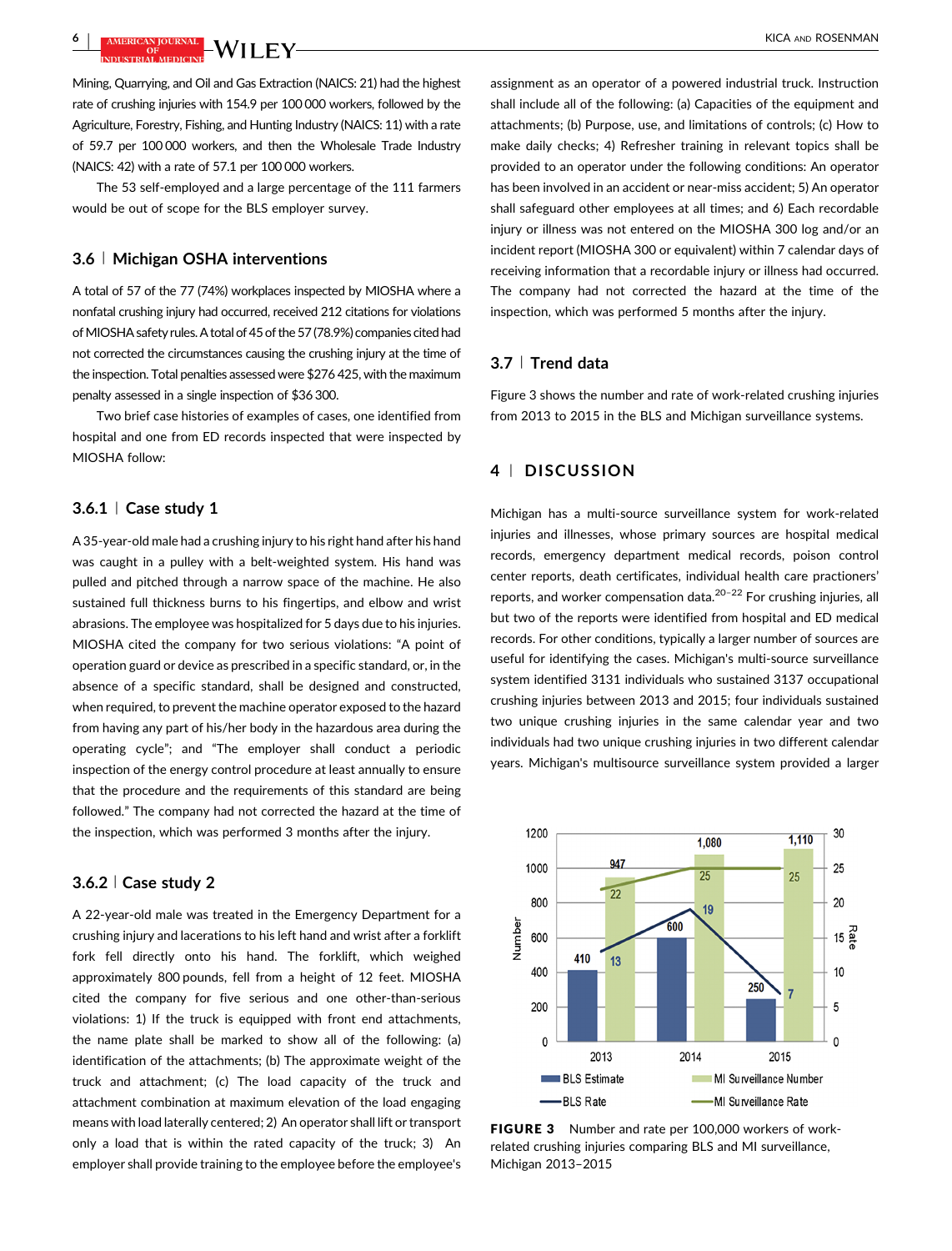count of the number of work-related crushing injuries than the reporting system maintained by BLS, which was based on extrapolating from a survey of a statistical sample of employers. For years 2013 through 2015, the Michigan system identified two and half times more work-related crushing injuries than BLS (3137 vs 1260). Our finding that BLS underestimated the number of work-related crushing injuries by 59.8% is consistent with previous reports from Michigan that BLS underestimated the number of work-related amputations by  $59\%$ <sup>[20](#page-8-0)</sup> work-related burns by  $69\%$ <sup>21</sup> [and work-related skull fractures by](#page-8-0) 54%.<sup>22</sup> [Similarly to identifying a much smaller number of crushing](#page-8-0) injuries, BLS' rates of crushing injuries per 100 000 full time equivalents were smaller (13 in 2013, 19 in 2014, and 7 in 2015) and showed a downward trend in comparison to the upward trend of the rates of crushing injuries identified in the Michigan system (22 in 2013, 25 in 2014, and 25 in 2015) (Figure 3).

The smaller number of crushing injuries estimated in the BLS' system can be partially explained by a number of limitations in the BLS data.25,26 [First, BLS only collected information on the type of injury](#page-8-0) where the injury caused one or more days away from work (only 32% of all injuries employers reported to BLS). BLS did not collect the cause of the other 68% of injuries, including those that caused restricted work or job transfer. Other possible explanations for the BLS undercount may be that employers are not providing complete reporting due to not properly identifying employees' injuries as crushing injuries or BLS' statistical sampling procedure was not adequate. Moreover, employees may not inform their employers of workplace injuries in fear of retaliation (eg, disciplinary action, denial of promotion opportunities) from the employers or because of incentive programs rewarding low levels of reported injuries.<sup>26</sup> [The Michigan](#page-8-0) multi-source surveillance system counted all work-related crushing injuries, including two fatalities treated in Michigan hospitals and emergency departments. The Michigan system is independent of employer reporting and employee reticence to inform their employer. The fact that BLS excluded self-employed, household employees, and farm workers who worked on farms with less than 11 employees was a minor factor in the difference, since those exclusions only explained 164 (53 self-employed individuals and 111 farmers were identified in the Michigan multi-source system) of the 1877 difference in counts between the two systems.

A factor that will cause small differences in the rates but not the number of cases in certain industries between the Michigan multisource system and BLS system was that the denominator used in the Michigan multi-source system was the number of workers and BLS used full time equivalents. This difference would not explain the downward trend from 2013 to 2015 in the BLS numbers and rate as compared to the upward trend in the Michigan multi-source system (Figure 3).

Crushing injuries of upper extremities were the most common location both in the BLS data set (750 or 60%) and in the Michigan multi-source surveillance system (2287 or 72.9%). According to the BLS, most (31% or 390) of the crushing injuries occurred in workers in the 45-54 age group, followed by 310 (24.6%) in the 25-34 age group, whereas in Michigan's multi-source surveillance system, the 25-34 age

group had the most (820 or 26.3%) crushing injuries, followed by 648 (20.8%) in the 35-44 age group (Table [1\)](#page-3-0).

Michigan's Workers' Compensation identified a larger number of work-related contusions/crushing injuries than BLS and the Michigan multi-source system because contusions, which are more common than crushing injuries, were given the same code as crushing injuries and those two natures of injuries cannot be separated in the Michigan Workers' Compensation database. Both the BLS's estimates and Michigan multi-source data differentiate crushing injuries from contusions. However, the Workers' Compensation data, similarly to the BLS statistics, identified a smaller number of work-related crushing injuries. Workers' Compensation database identified only 213 (6.8 %) of the 3137 work-related crushing injuries that were identified by the Michigan's multi-source surveillance system. There might be different reasons contributing to the workers' compensation undercount. First, WCA dataset included only crushing injuries that caused 7 or more consecutive days away from work, presumably the most severe cases. Second, WCA, similarly to the BLS, did not include self-employed, but again there were only 53 self-employed workers in the Michigan multisource system. Third, differences in coding/miscoding issue were a reason for the WCA's undercount of crushing injuries. The reporting of crushing injuries from hospitals/EDs included crushing injuries that were either the primary or a secondary diagnosis. BLS and Workers compensation, which selects a single diagnosis (nature of injury) may have coded these injuries differently. This certainly appears to be the case for 511 work-related crushing injuries identified from the medical records that were not classified as crushing injuries in the WCA database. Since we could not match with cases in BLS, we cannot determine how frequently this occurred with respect to the BLS data. This coding difference, however, is probably not due to hospitals having multiple diagnoses because for 2015, the 1 year we have the data, all crushing injuries reported by the hospitals were the primary diagnosis. Finally, it is possible that not all companies reported injuries to workers' compensation insurance companies or the WCA but rather handled the injuries unofficially.<sup>26</sup> [All these factors likely contribute to](#page-8-0) the WCA undercount.

A great advantage of Michigan multi-source surveillance system is not only being able to provide a more robust estimate of the true number of work-related crushing injuries, but also in identifying specific workplaces to perform follow back investigations. The receipt of the medical records in an ongoing timely manner along with the employer's name allowed Michigan to conduct Michigan OSHA enforcement inspections. Between 2013 and 2015, 77 workplaces were identified by the surveillance data and were inspected by MIOSHA. BLS data cannot be used for initiating enforcement inspections at specific companies but only for targeting industry sectors as the reports from individual employers are kept confidential. A total of 74% of the inspected Michigan companies were cited for violations of OSHA standards or serious hazards. A total of 79% of the cited companies, at the time of the inspection had not corrected the hazardous situation that caused the crushing injury even though the inspections occurred 3-6 months after the injury. A total of 96% of these companies were cited for at least one violation of MIOSHA rules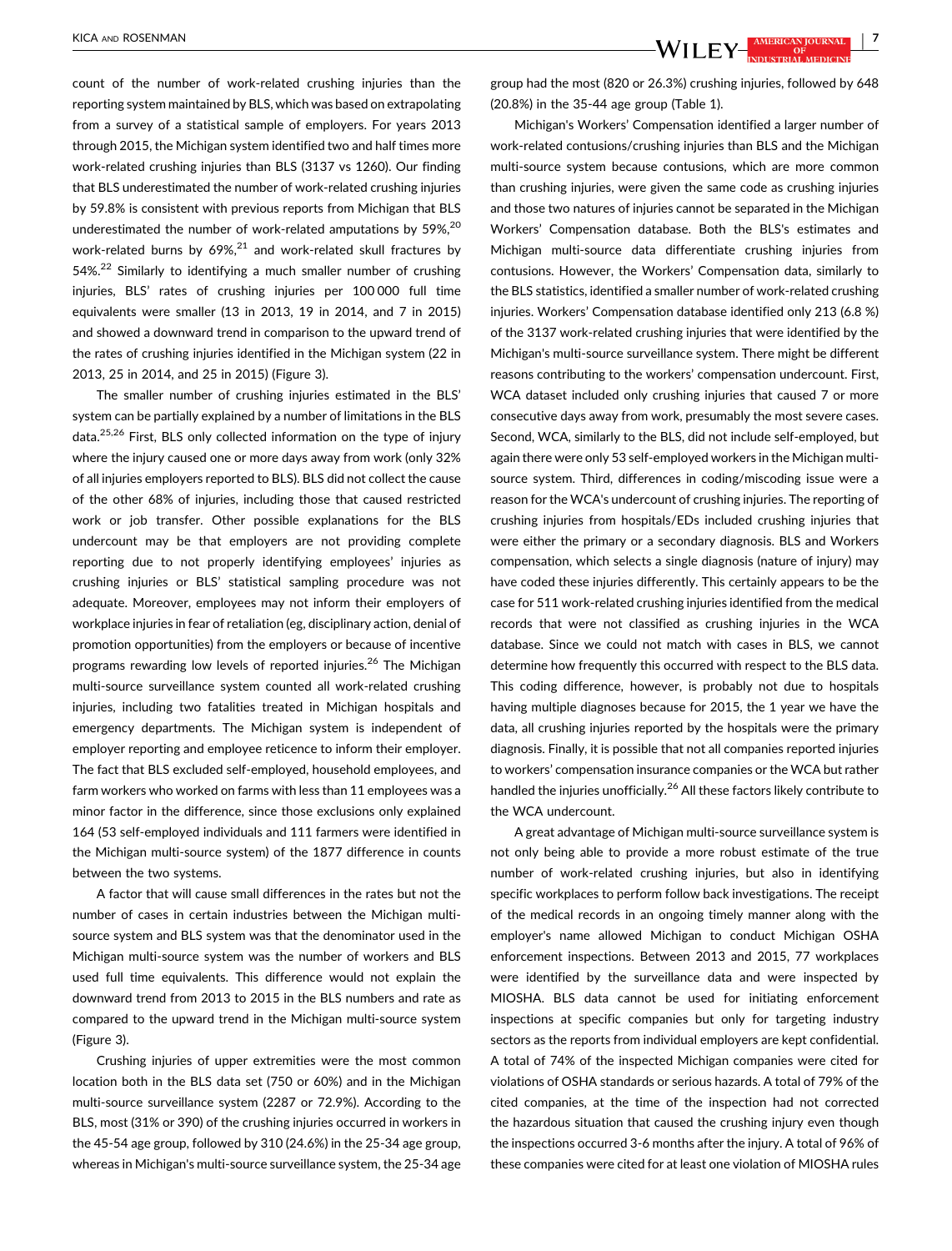$\frac{1}{\sqrt{3}}$  is a  $\frac{1}{\sqrt{3}}$  if  $\sqrt{3}$  if  $\sqrt{3}$  if  $\sqrt{3}$  if  $\sqrt{3}$  if  $\sqrt{3}$  if  $\sqrt{3}$  if  $\sqrt{3}$  if  $\sqrt{3}$  if  $\sqrt{3}$  if  $\sqrt{3}$  if  $\sqrt{3}$  if  $\sqrt{3}$  if  $\sqrt{3}$  if  $\sqrt{3}$  if  $\sqrt{3}$  if  $\sqrt{3}$  if  $\sqrt{3}$  if

directly related to the crushing injury. The highest maximum penalty of \$36 300 in monetary penalties was assessed on a workplace in the Primary Metal Manufacturing industry. The Primary Metal Manufacturing industries had the most: work-related crushing injuries (694; 26.7%), companies cited (26; 45.6%), violations (109; 51.4%), and total penalties, \$154 750. We have found that referring injuries for inspections to OSHA has been equally productive for other conditions under surveillance, including work-related amputations, burns, and skull fractures.<sup>20-22</sup> [Ideally additional inspections would be conducted](#page-8-0) but if the employer's name is missing from the medical record, the hazard is not sufficiently described to determine if it is ongoing hazard or the record is not received and reviewed in a timely manner than inspections would not be conducted.

In January 2015, Federal OSHA revised the recordkeeping and reporting rule of work-related injuries and illnesses. The revised rule preserved the current requirement of reporting all work-related fatalities and added the requirement to report all work-related inpatient hospitalizations, amputations, and loss of an eye within 24 h to OSHA.<sup>10</sup> [Michigan OSHA implemented the Federal reporting](#page-8-0) rule on September 1, 2015. Employers in Michigan are required to adhere to the new rule, including reporting all hospitalized crushing injuries. Our multi-source surveillance system identified 29 non selfemployed work-related hospitalized injuries between September 1 and December 31, 2015. Only two of 29 (6.9%) employers complied with the new reporting rule and had reported hospitalized crushing injuries to MIOSHA. The matching of the 29 medical records with the MIOSHA's database of hospitalized injuries was done retrospectively. Since April 2017, matching has been done on a more timely basis, which allows for sharing information provided in the medical records with MIOSHA. Workplaces then may be contacted by MIOSHA to determine why a report was not made and potentially cite the employer for not making the report. OSHA, although it does not have data to do actual matching to check on non-reporting, has estimated on a national level that they are not receiving half of the required reports.[27](#page-8-0)

Although the Michigan surveillance system identified more crushing injuries than BLS or Michigan's WCA, and identified hospitalized injuries that had not been reported by employers to Michigan OSHA, there were still limitations of the system. First, the type of records submitted by the 134 hospital/EDs and the information in the medical records and/or WCA reports varied. Therefore, information on race and ethnicity, name of employer, even type of visit, and source of payment, was not complete. Second, if individuals who sustained a work-related crushing injury while working in Michigan were treated in an out-of-state hospital, in an urgent care or personal physician office, that injury would have been missed. Some hospitals may have under-reported cases or not classified them as work-related, and those also would have been missed. Third, workers' compensation did not distinguish in their data base between contusions and crushing injuries so we were not able to determine how many of the 6505 contusions/crushing injuries in the worker comp data base that did not match to the hospital/ED crushing injuries should be included in a surveillance system of crushing injuries. Ideally

we could have matched these 6505 worker compensation cases with all hospital/ED records but that was not feasible since it would have involved matching with over a 3.3 million hospital and 14.7 million ED records. Fourth, information on the costs of crushing injuries was not available from our reporting sources. The data available on the costs of crushing injuries, suggests that the average cost per hospital inpatient stay for a crushing injury or internal injury in 2005 was  $$16\,900.<sup>28</sup>$  $$16\,900.<sup>28</sup>$  $$16\,900.<sup>28</sup>$ However, this economic cost only represents inpatient work- and nonwork related crushing injuries, and does not include emergency department and/or outpatient visits.

The use of multiple reporting sources has been very effective in providing a more accurate count and initiating investigations of crushing injuries. The NIOSH system of reviewing records from a national sample of emergency departments, the National Electronic Injury Surveillance System (NEISS) is somewhat analogous to the Michigan system as it is based on medical records.<sup>29</sup> [NEISS is limited by being a sample and not a](#page-8-0) census, only ED records, and because the data cannot be used to initiate follow back workplace inspections. However, NEISS does provide information that is not dependent on employer reporting and therefore is an independent source of data. $30$  [Michigan currently has similar](#page-8-0) systems for work-related burns, amputations, farm injuries, hospitalizations, and skull fractures. The ultimate goal of all these surveillance systems is to recognize and prevent work-related injuries, and plan interventions to reduce the occurrence of workplace injuries.

#### AUTHORS' CONTRIBUTIONS

Joanna Kica participated in the collection, analysis and interpretation of the data, and in drafting the manuscript. Kenneth D. Rosenman was responsible for the design of the system for data collection, for assisting in the interpretation of data and for revising the manuscript for important intellectual content. Both authors provided the final approval of the manuscript and are accountable for all aspects of the manuscript in ensuring that questions related to the accuracy or integrity of any part of the manuscript are appropriately investigated and resolved.

### ACKNOWLEDGMENTS

The authors thank Thomas Largo and Janine Keck for their assistance.

#### FUNDING

This study was funded by the National Institute for Occupational Safety and Health NIOSH 5U60 OH008466.

#### ETHICS APPROVAL AND INFORMED CONSENT

Human subjects' institutional review and approval was given by the Michigan State University Review Board. Informed consent was not applicable, as Michigan law requires this information to be reported to the state as part of the Public Health code. Michigan State University has been authorized as the bona fide agent of the state to collect and analyze this data.